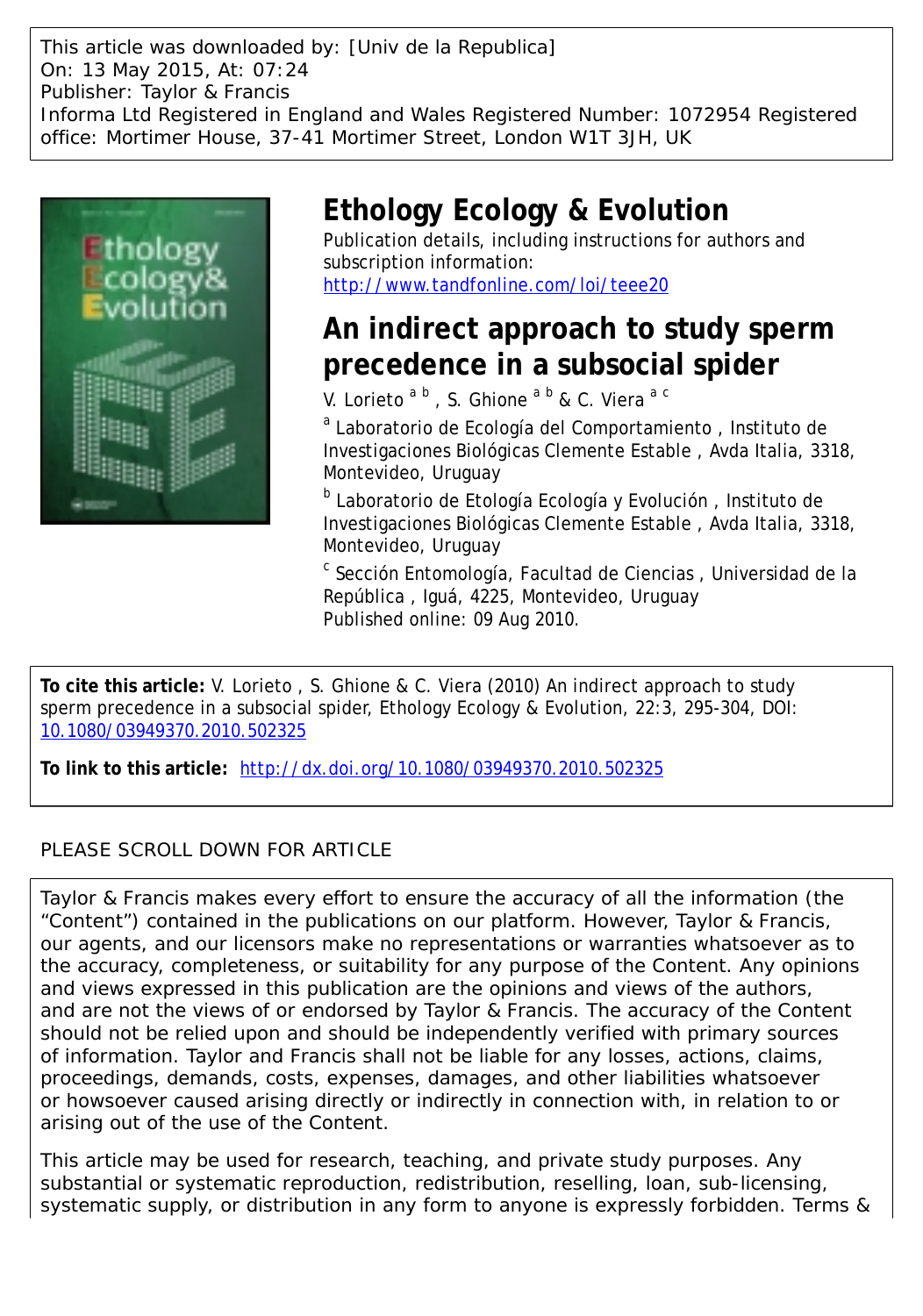Conditions of access and use can be found at [http://www.tandfonline.com/page/terms](http://www.tandfonline.com/page/terms-and-conditions)[and-conditions](http://www.tandfonline.com/page/terms-and-conditions)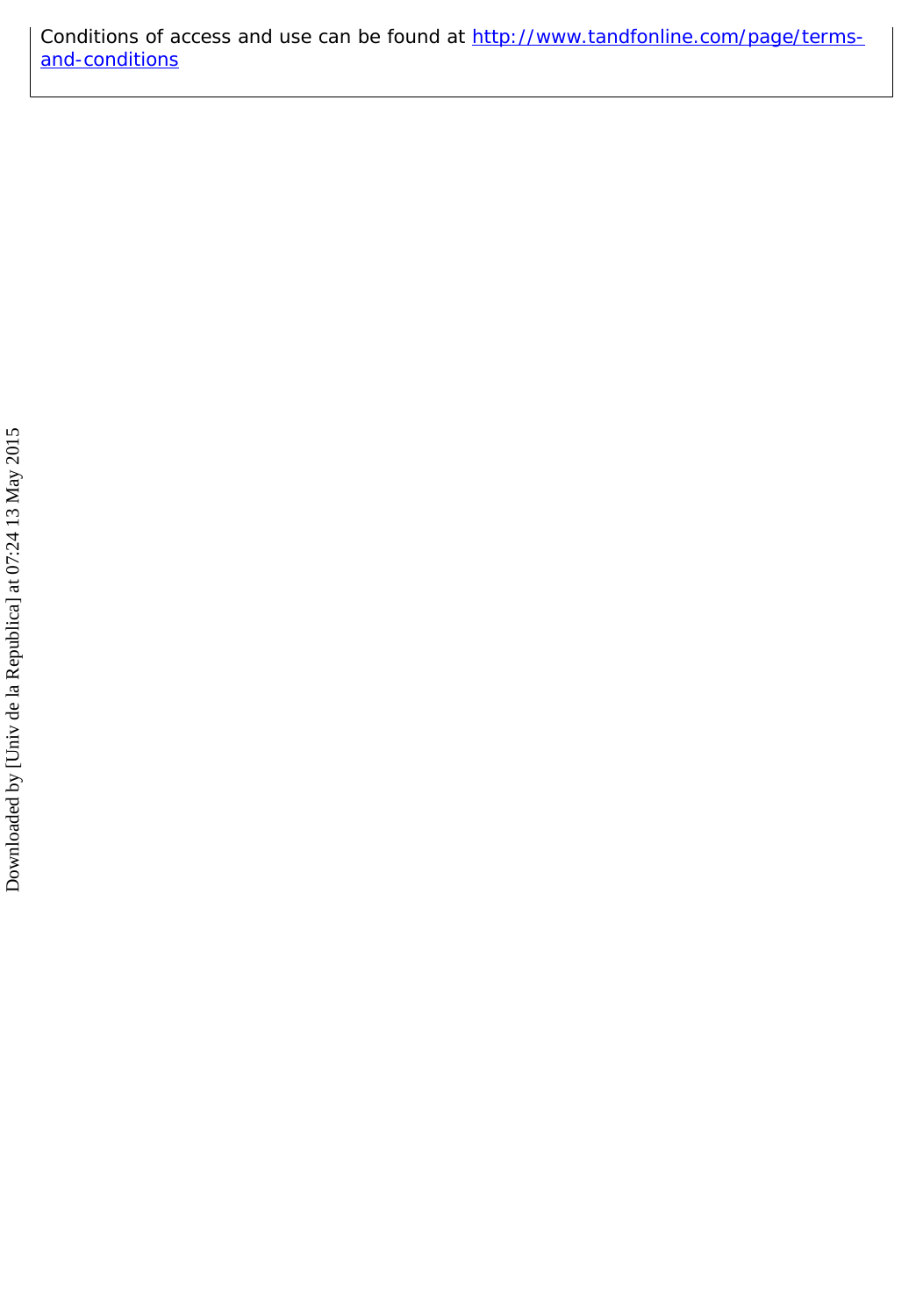

# An indirect approach to study sperm precedence **in a subsocial spider**

V. LORIETO  $^{1,2,4}$ , S. GHIONE  $^{1,2}$  and C. VIERA  $^{1,3}$ 

<sup>1</sup>*Laboratorio de Ecología del Comportamiento, Instituto de Investigaciones Biológicas Clemente Estable, Avda Italia 3318, Montevideo, Uruguay*

<sup>2</sup>*Laboratorio de Etología Ecología y Evolución, Instituto de Investigaciones Biológicas Clemente Estable, Avda Italia 3318, Montevideo, Uruguay*

<sup>3</sup>*Sección Entomología, Facultad de Ciencias, Universidad de la República, Iguá 4225, Montevideo, Uruguay*

*Received 23 December 2009, accepted 21 April 2010*

The subsocial spider *Anelosimus* cf. *studiosus* has a sex ratio biased toward females, but unexpectedly males perform ritualised fights to gain first access to females. Usually females will mate first with the winner male, but they can remate with loser males, remaining as satellite. We tried to discover why loser males wait to mate with a copulated female, instead of looking for virgin females. We considered the first male as a winner and the second as a loser, without allowing them to engage in fights. The objective of the present study was to determine sperm priority, by performing double copulations, with normals and males sterilised with gamma radiation (2000 rad). They were randomly assigned to one of the three experimental groups (IN, NI or NN). In the group IN, 13 females mated with irradiated males and 24–48 hr later with normal males. In the group NI, 12 females mated with normal males and 24–48 later with irradiated males, and in the control group NN, 12 females mated with 2 normal males. We opened the egg sac and counted the number of embryos and eggs. In the IN and NN groups we obtained 80% successful egg sacs and 75% in NI. We did not find differences in the total number of eggs laid per egg sac (eggs + embryos) or between the total number of embryos, among the three groups. The results suggest that first and second males would have similar percentages of paternity. Future studies will focus on morphology and mechanisms of female choice in this species.

KEY WORDS: subsocial spider, sperm precedence, sterile-male technique, sperm competition, cryptic female choice.

#### INTRODUCTION

Traditionally, in dioicous species with sexual reproduction there is a sex that invests more and is expected to be more selective (typically females) and a sex (typically

© 2010 Dipartimento di Biologia Evoluzionistica dell'Università, Firenze, Italia DOI: 10.1080/03949370.2010.502325

<sup>4</sup> Corresponding author: Valentina Lorieto, Laboratorio de Ecología del Comportamiento, Instituto de Investigaciones Biológicas Clemente Estable, Avda Italia 3318, Montevideo, Uruguay (E-mail: [valelorieto@hotmail.com](mailto:valelorieto@hotmail.com)).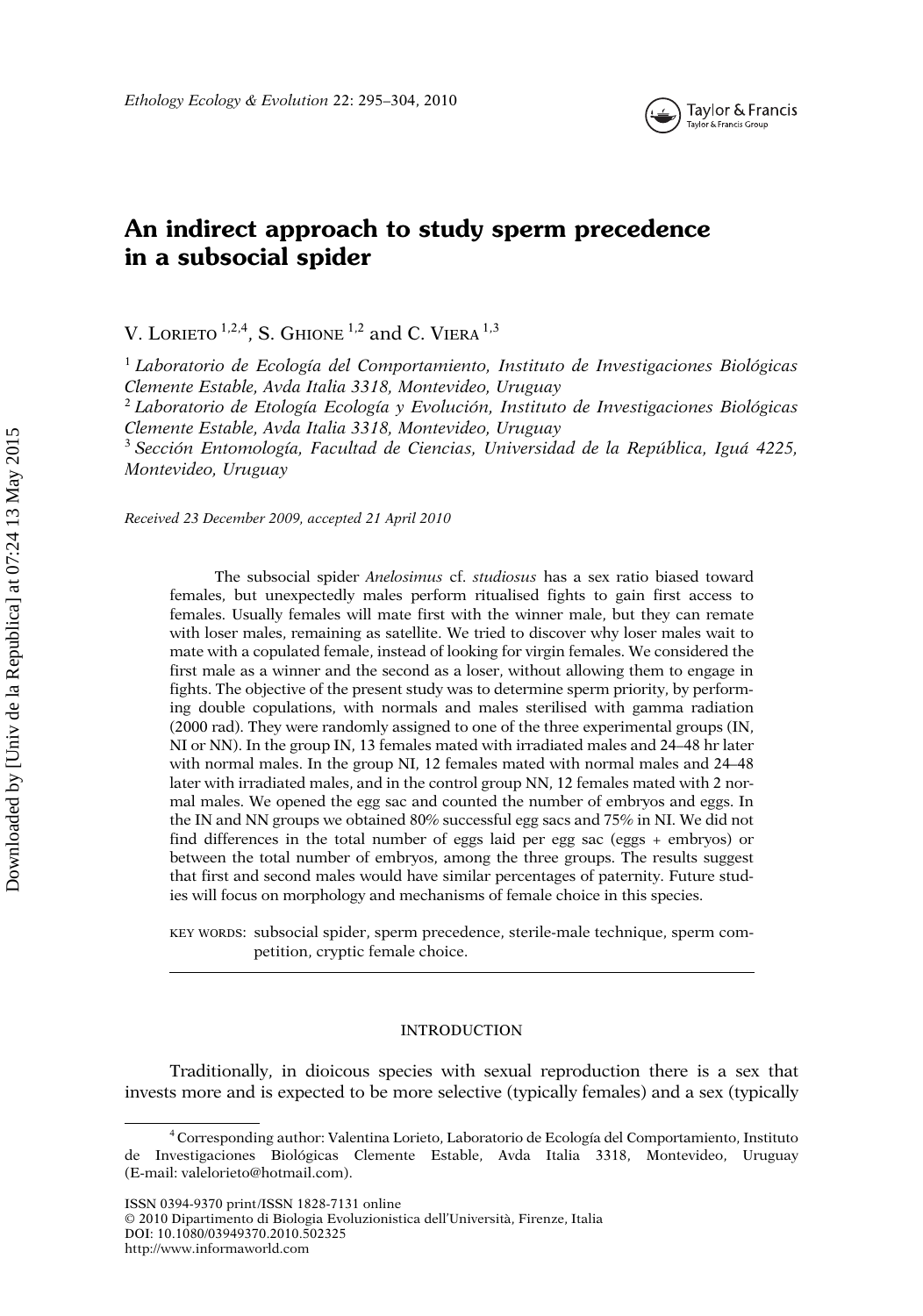males) that competes for access to the choosy sex (DARWIN 1871; ANDERSSON 1994). The different morphological and behavioural characteristics among competing males can affect their fertilisation success by affecting competition for mates and/or female choice (ANDERSSON 1994). Males can increase their paternity success by locating immature females and guarding them until they achieve sexual maturity, as a way to ensure being the first to inseminate the female (COHN et al. 1988; ELGAR 1998). However, after copulation, females can mate again with other males. Therefore paternity can be shared with two or more males. This creates the scenario for post-copulatory sexual selection mechanisms such as sperm competition (PARKER 1970) and cryptic female choice (THORNHILL 1983; EBERHARD 1985). Sperm competition occurs when males continue competing for egg fertilisation inside the female reproductive tract. On the other hand, in a polyandrous mating system, females have many ways to control paternity, during and after copulation, such as dumping sperm, failing to transport sperm to storage organs or fertilisation sites, collaborating with the male in making genital plugs, or remating with another male (EBERHARD 1985, summarised in EBERHARD 1996). Sexual selection operating through post-copulatory female selection drives male sexual behaviour and the morphology of copulatory organs in insects, arachnids, and others taxons (EBERHARD 1985, 1996).

Spiders possess many structures and features that make them appealing models for the study of post-copulatory sexual selection mechanisms, such as sperm competition and cryptic female choice (EBERHARD 2004). In most entelegyne spiders the genitalia are paired. Females have two independent genital pores, connected to two independent spermathecae via an insemination duct (FOELIX 1996). In the same way, males have two secondary copulatory organs inside the pedipalps, which are intromitted separately and alternately into the female's genital pores (FOELIX 1996). In many spider species, females mate with more than one male in one reproductive period, and also they can store viable sperm for long periods, perhaps establishing a sperm priority pattern (ELGAR 1998). The males are able to mate with more than one female, although generally they cannot monopolise them because the female lifespan is longer than the males (AUSTAD 1984; FOELIX 1996). Females usually live much longer, since they must still lay eggs and build egg sacs, and in some species also exhibit brood care (FOELIX 1996). AUSTAD (1984) stated that in spiders the morphology of the female spermathecae would determine the tactics that males would follow to obtain sperm priority upon fertilisation. He established two types of spermathecae: "conduit" and "cul de sac". The author concludes that the "conduit" spermathecae (with two separated ducts, one for insemination and one for fertilisation) will favour first male sperm priority, while the "cul de sac" spermatheca (one unique duct) will favour last male sperm priority. AUSTAD (1984) assumed that sperm inside female spermathecae is stratified. Then, when sperm priority favours the first male that mates with a female, it would be expected that males mature before females, as generally occurs in spiders, and perform precopulatory guards of sub-adult females (AUSTAD 1982; JACKSON 1986; TOFT 1989; WATSON 1990; DOD-SON & BECK 1993; EBERHARD et al. 1993). Males can also perform ritualised fights for access to virgin females (AUSTAD 1983; SUTER & KEILEY 1984; TOFT 1989; NIELSEN & TOFT 1990), copulating with them shortly after they moult to adulthood (AUSTAD 1982; TOFT 1989). Nevertheless, when sperm priority favours the last male, males perform postcopulatory guarding, and mate guarding and fights among males occur shortly before egg laying (ELGAR & BATHGATE 1996; FAHEY & ELGAR 1997; ELGAR 1998; FROMHAGE & SCHNEI-DER 2005). The sperm used by females to fertilise the eggs after re-mating is generally expressed as the proportion of descendants assigned to the second male in achieving copulation (UHL 2000). In double mating trials, the proportion of eggs assigned to the second male is called P2 (BOORMANN & PARKER 1976).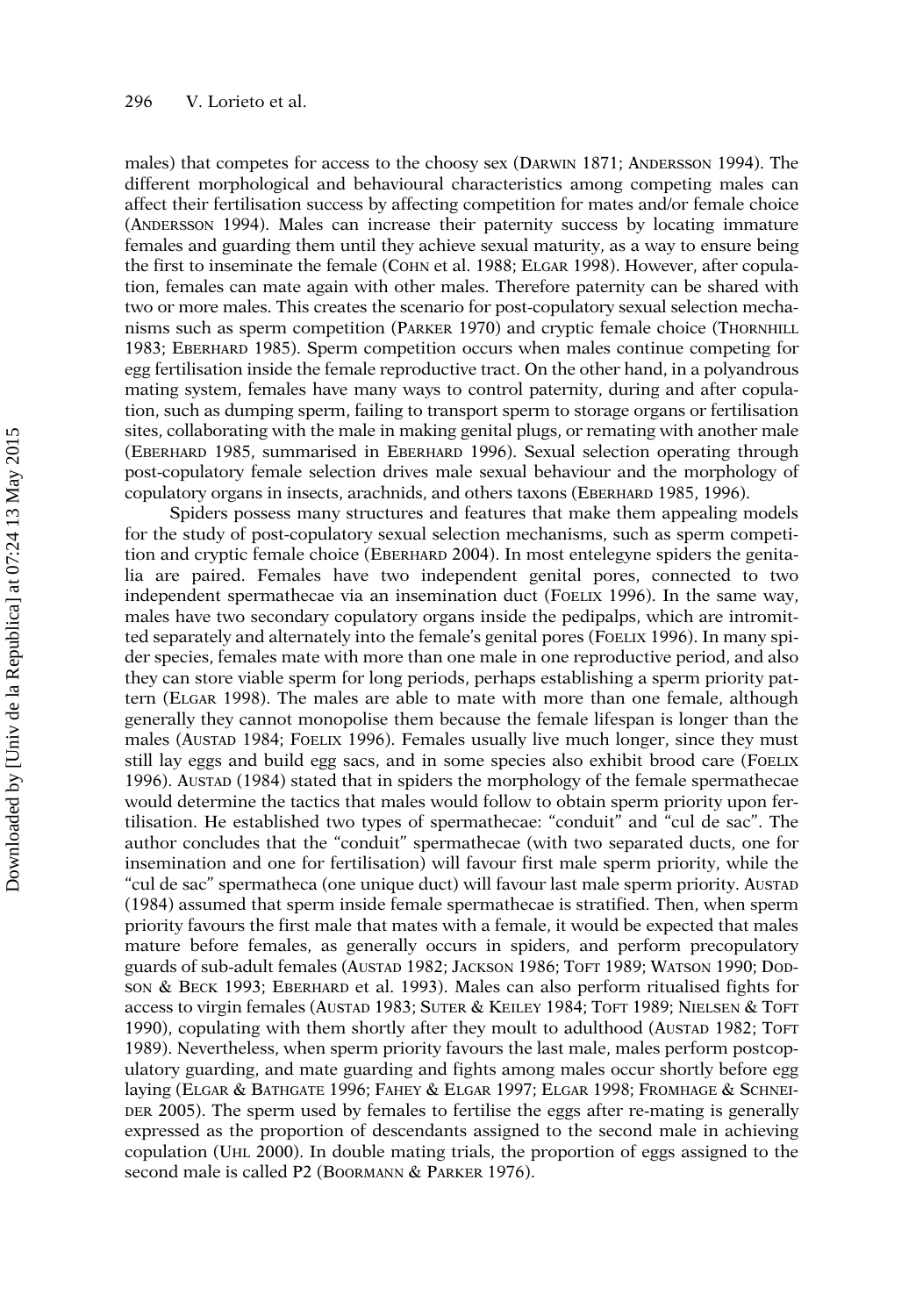*Anelosimus* (Theridiidae) is one of the few spider genera that contain solitary, subsocial and social species. *Anelosimus* cf. *studiosus* is a subsocial spider common in Uruguay, considered closely related to *A. studiosus* (Hentz), but its taxonomic status is still under revision (I. AGNARSSON pers. comm.; VIERA et al. 2007). This species is a non-territorial, periodically social spider (AVILÉS 1997) with dispersion stages due to the noticeable intolerance between adult females (VIERA et al. 2007). The presence of adult males next to sub-adult females has been observed in the field, where they are probably guarding females to ensure being the first to inseminate them (ALBO et al. 2007; VIERA et al. 2007). These observations suggest first male sperm priority. However, ALBO et al. (2007) observed that if two males are simultaneously exposed to a virgin female they engage in escalated and ritualised fights. The female tends to copulate first with the winning male, but she can also accept copulation with the losing male, which remains hidden as a "satellite" male. These facts suggest that the second male would also fertilise eggs and obtain a percentage of paternity, even though he copulated with an inseminated female. The objective of this study was to determine sperm priority patterns in *Anelosimus* cf. *studiosus*, by using the sterile male technique (BOORMANN & PARKER 1976). For this species this is the first time that male sterilisation by gamma radiation has been used, which is also the first time for the genus.

#### MATERIAL AND METHODS

#### *Study species*

*Anelosimus* cf. *studiosus* is a subsocial spider common in Uruguay which lives in low branches of perennial trees, in nests formed by a female with one or two broods (VIERA et al. 2007). The reproductive period ranges between October and November (spring), and the egg-laying period occurs during the latter month. Descendants emerge during December (summer of the southern hemisphere) (VIERA et al. 2007).

Juvenile and sub-adult individuals of *A*. cf. *studiosus* were collected from a single population from Montevideo, Uruguay (34°51′29″S, 56°10′14″W), during the reproductive season (July– October). In the laboratory, individuals were housed in groups of 25–35 individuals (males separated from females), in plastic Petri dishes (9.0 cm diameter, 1.7 cm height) and maintained with moistened cotton wool. All spiders were fed ad libitum with *Drosophila* spp. (Diptera) and *Tenebrio* sp. larvae (Coleoptera) and the average temperature was 23.9 °C ( $\pm$  1.79 SD, range: 13–29 °C). Individuals were checked daily and recently moulted adults were removed from communal groups and housed individually in small Petri dishes (3.5 cm diameter, 0.9 cm height) in similar conditions to those cited above.

For setting up the sterile male technique, three experimental groups were created by irradiating males with different doses: 2000 (*n* = 26), 4000 (*n* = 29) and 6000 (*n* = 25) rads, performed with a cobalt *g*-emitter. Males irradiated with each dose were exposed to virgin females, and the development of sexual behaviour was registered by one or two observers. As a control group, normal males (non-irradiated) were exposed to virgin females ( $n = 14$ ) and behaviour was similarly registered. Egg sacs obtained from each group were opened after 16 days, when embryos reach their first instar (according to VIERA et al. 2007), and descendants were counted. Irradiated males did not generate descendants, while all normal males did so. Therefore, we determined that a dose of 2000 rads was enough to stop postembryonic development in the egg instar. Consequently, we used males irradiated with a dose of 2000 rads.

We maintained the irradiated individuals in the same laboratory conditions mentioned above. Once individuals reached sexual maturity, they were randomly assigned to one of the three experimental groups and individuals were used once.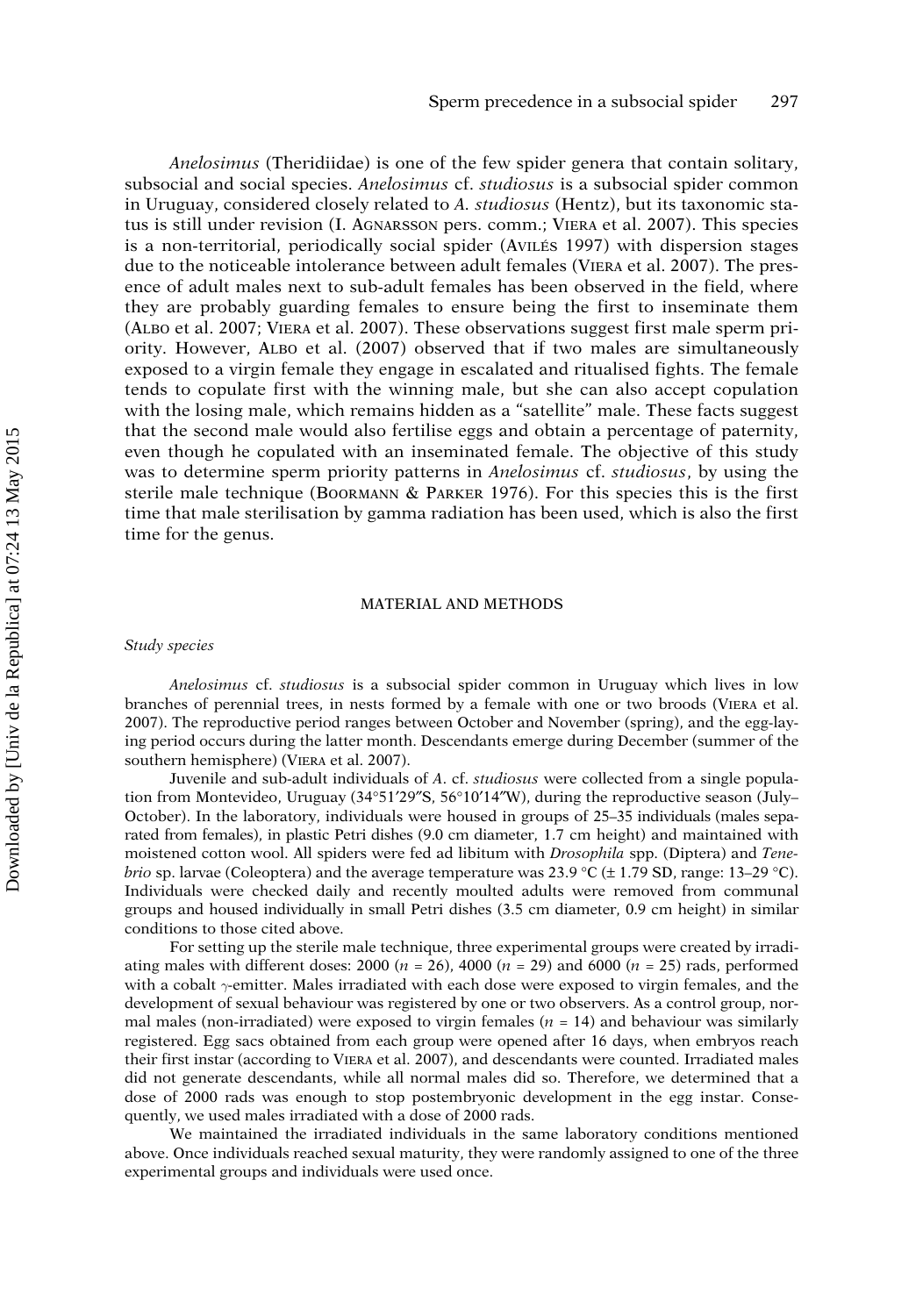In each group, one virgin female was exposed and mated consecutively with two males, in the female's dish. In the group IN, females first copulated with an irradiated (I) male, and 24–48 hr later with a normal (N) male. The group NI was composed of females that mated first with a normal male and 24–48 hr later with an irradiated male. Finally, as a control group, the NN group was composed of females that copulated first with a normal male and 24–48 hr later with another normal male. Therefore, if there is sperm mixing within female spermathecae we will expect to obtain a P2 (proportion of eggs assigned to the second male) value near 50%, whereas if there is a sperm priority pattern favouring the first or the second male, then the P2 value will be low or high, respectively. Trials were followed by direct observation during a maximum period of 2 hr. Every male was used once, and the females were used twice. We recorded courtship and copulation duration. If none of the individuals performed sexual behaviour during the first 15 min or mating did not occur during the first 30 min, the trial was concluded and the male was replaced by another one. If the male inserted any palp in any female side, we considered these matings in the analysis. If we did not observe sexual activity during 15 min after copulation, the experience was considered finished. If females did not accept the second male between 24 and 48 hr, they were not considered for the analyses. Copulated females were fed *ad libitum* with *Drosophila* spp. Once females laid egg sacs, they were opened on day 16 (according to VIERA et al. 2007, see above) and we counted the number of eggs + embryos and their degree of development.

The results were analysed using Past Statistical Program Version 1.82 (HAMMER et al. 2001). When necessary, data were log transformed before the analyses and if data did not show a normal distribution, non-parametric statistics were applied. Descriptive statistics are presented as mean ± standard deviation. We compared courtship and copulation duration, and duration of first and total palp insertions between first and second matings with different males and between each experimental group and control groups using the *t*-test and Mann–Whitney *U*-test (Table 1). In order to examine differences between the sexual performances of irradiated and normal males, we used Spearman correlations to test whether there was any relationship between copulation duration and the number of offspring. We used Spearman correlations to search for relationships in the DCI/DCN index (copulation duration of irradiated males over copulation duration of normal males) and the index number of eggs/number of embryos.

#### Table 1.

Courtship duration (a), first insertion (b) and total insertion durations (c) (min) in the first and second mating exposures in the three experimental groups (IN, NI, NN).

|                              | First mating exposure<br>(mean) | Second mating exposure<br>(mean) | $\boldsymbol{n}$ |
|------------------------------|---------------------------------|----------------------------------|------------------|
| (a) Courtship duration       |                                 |                                  |                  |
| Group IN                     | $19.18 \pm 23.07(0.4 - 86.4)$   | $13.11 \pm 13.43 (0.2 - 49.3)$   | 13               |
| Group NI                     | $24.63 \pm 17.81 (0.5 - 69.6)$  | $21.91 \pm 24.98$ (1.7–91.7)     | 12               |
| Group NN                     | $18.88 \pm 17.87(0.9 - 69.6)$   | $13.7 \pm 16.79$ (0.5–45.8)      | 12               |
| (b) First insertion duration |                                 |                                  |                  |
| Group IN                     | $21.83 \pm 17.62 (0.6 - 52.4)$  | $24.43 \pm 24.22$ (1.1–94.2)     | 13               |
| Group NI                     | $18.83 \pm 17.94 (0.2 - 50.8)$  | $29.52 \pm 30.86$ (0.9-106.9)    | 12               |
| Group NN                     | $26.47 \pm 17.99(0.2 - 47.7)$   | $14.96 \pm 17.00$ (1.1-59.00)    | 12               |
| (c) Total insertion duration |                                 |                                  |                  |
| Group IN                     | $57.63 \pm 26.94 (22.2 - 99.6)$ | $43.45 \pm 32.63$ (4.7–115.6)    | 13               |
| Group NI                     | $57.98 \pm 25.21 (11.6 - 90.9)$ | $46.31 \pm 30.44 (2.3 - 106.9)$  | 12               |
| Group NN                     | $60.41 \pm 22.37 (25.8 - 86.9)$ | $58.08 \pm 35.61$ (12.1–132.0)   | 12               |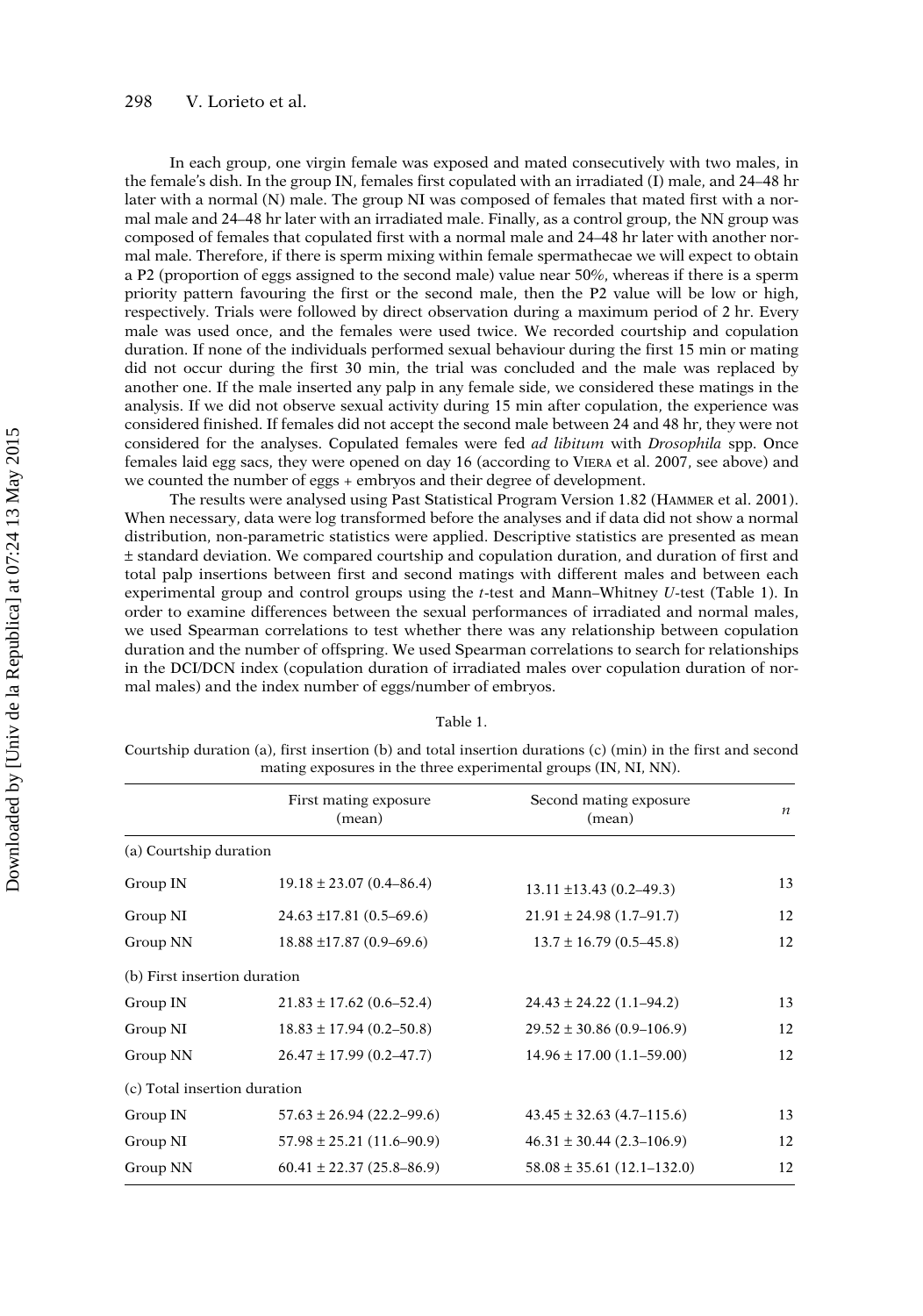#### RESULTS

### *Courtship and mating behaviour*

We obtained 37 trials in which the first and second copulations were successfully completed, NN (12), IN (13) and NI (12). No significant differences between courtship duration in the first and second encounters in IN ( $t_{paired}$  = 0.66, *P* = 0.52), NI (*T* = 51, *P*  $= 0.35$ ), NN ( $t_{paired} = 1.0$ ,  $P = 0.34$ ) groups were found. Duration of the first palpal insertion at the first and second encounters did not show significant differences in the IN (*tpaired* = − 0.45, *P* = 0.66), or the NI (*tpaired* = − 1264, *P* = 0.23) or the NN (*T* = 58, *P* = 0.136). Copulation duration at the first encounter (ANOVA:  $F = 0.05$ ,  $P = 0.96$ , df = 36) and the second (ANOVA:  $F = 0.68$ ,  $P = 0.51$ , df = 36) did not show significant differences within the three groups.

Copulation duration in irradiated males and number of offspring (eggs), considering males from both IN and NI groups ( $r = 0.03$ ,  $P = 0.91$ ,  $n = 25$ ), or normal males and number of offspring, considering males from both the IN and the NI groups  $(r = 0.31, P = 0.26, n = 25)$ , did not show a relationship. Considering all the males, we did not find a significant relationship between copulation duration and the total number of offspring (eggs + embryos) within the three groups  $(r = -0.32)$ ,  $P = 0.128$ ,  $n = 25$ ). We did not find any relation between DCI/DCN index (copulation duration of irradiated males over copulation duration of normal males) and the index number of eggs/number of embryos ( $r = 0.35$ ,  $P = 0.20$ ,  $n = 25$ ). Nor did we find a significant correlation between the duration of copulation of the first male and the duration of copulation of the second male, in any of the experimental or control groups (IN: *r*<sub>2</sub> = − 0.15, *P* = 0.64, NI: *r*<sub>2</sub> = 0.09, *P* = 0.78, NN: *r*<sub>2</sub> = 0.02,  $P = 0.95$ .

Males did not show a preference for inserting first with the right or the left palp, considering all the groups together ( $\chi^2$  = 0.46, *P* = 0.5, n = 34) or separately  $(\chi^2 = 2.68, P > 0.2, n_{\text{in}} = 13, n_{\text{ni}} = 11, n_{\text{NN}} = 10)$ . In three cases it was not possible to determine which palpal organ was inserted first so the corresponding data were eliminated.

Twenty-eight copulated females laid egg-sacs from a total of 37 (Table 2). No significant differences were found among the total number of eggs laid per egg sac (eggs + embryos) among the three groups  $(F = 0.94, P = 0.41, df = 22)$ , or among the total number of embryos between the three groups ( $H = 3.86$ ,  $P = 0.15$ ,  $n = 20$ ).

Groups  $IN (n = 13)$   $NI (n = 12)$   $NN (n = 12)$ Total number of  $99$  $\frac{6}{7}$  and  $\frac{10}{10}$  and  $\frac{8}{10}$  and  $\frac{10}{10}$ No. of  $99$  that laid viable egg sacs  $8$  6 6 8 8 No. of -- that laid defective egg sacs 2 2 2

% viable egg sacs 80 80 75 80 % defective egg sacs 20 25 20

Table 2.

Number of egg sacs laid in each experimental group, distinguishing between viable egg sacs and nonviable (defective) egg sacs.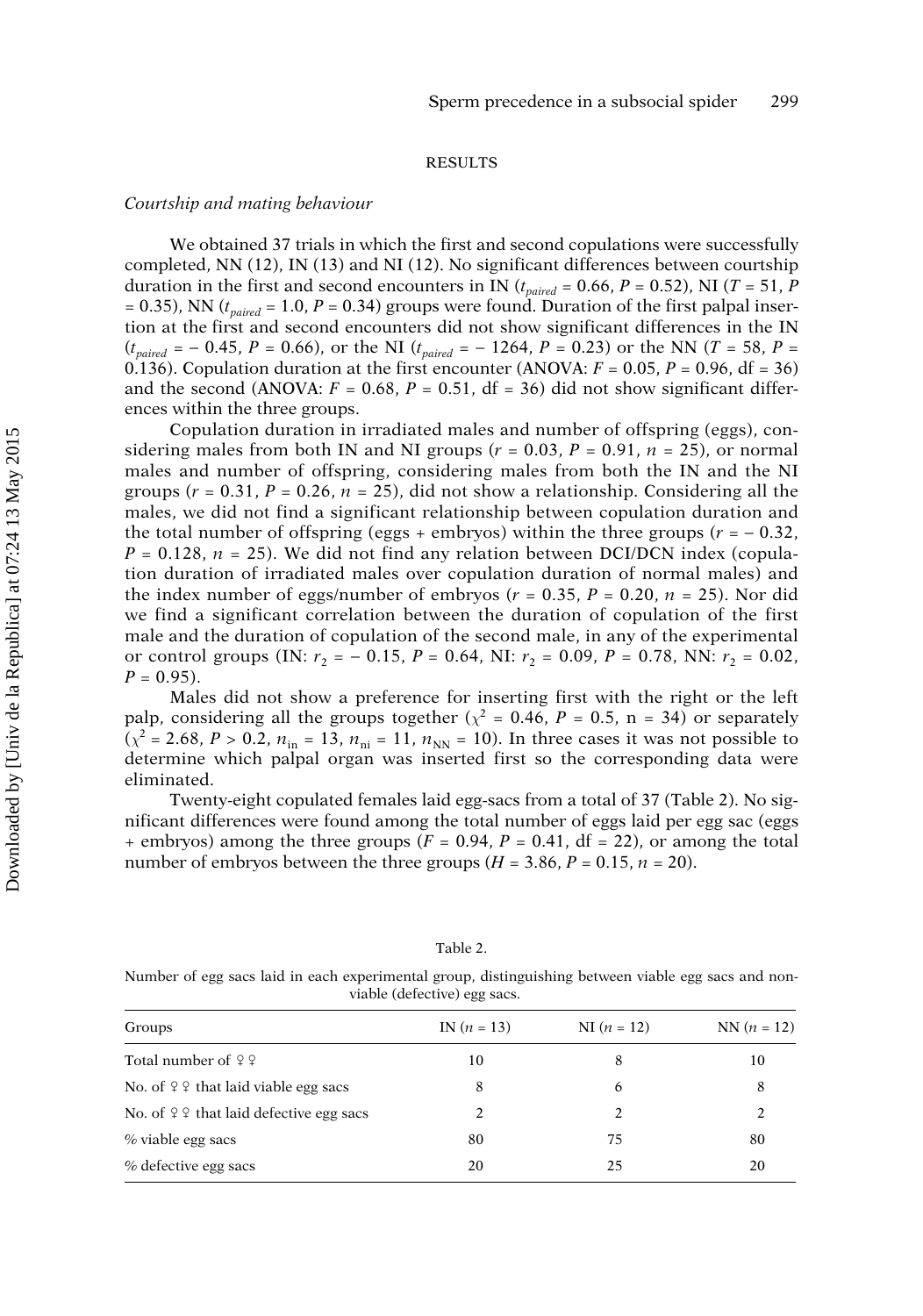## *P2 analyses*

We found a very wide P2 range in both NI and IN groups ( $P2 = 0-1$  for IN,  $P2 =$ 0–0.84 for NI). The P2 average in both groups  $(0.49 \pm 0.41)$  did not show a priority pattern in either of the groups. However, there were cases in which the first male had 100% of the offspring and the second male had 0% (Table 3).

#### *Proportional adjustments*

We made a proportional adjustment of paternity values because in the NN group we found clutches with non-viable eggs (based on DRENGSGAARD & TOFT 1999). Under laboratory conditions, females copulated by two normal males had a natural clutch loss of 25% (Table 3). Therefore the highest success of males in the NN group was 75%. This percentage was used as the 100%, within the adjustment for our sample. In this way viable percentages of embryos in each group were adjusted and the reproductive success of normal males was higher than that of irradited males (Table 4).

| IN          |                     | NI   |                               |  |
|-------------|---------------------|------|-------------------------------|--|
| $%$ of eggs | % of viable embryos |      | % of eggs % of viable embryos |  |
| 0.0         | 100.0               | 8.1  | 91.9                          |  |
| 6.6         | 93.3                | 84.0 | 16.0                          |  |
| 36.0        | 64.0                | 0.0  | 100.0                         |  |
| 100.0       | 0.0                 | 44.4 | 55.6                          |  |
| 3.8         | 96.2                | 41.5 | 58.5                          |  |
| 100.0       | 0.0                 | 78.6 | 21.4                          |  |
| 100.0       | 0.0                 | 82.4 | 17.6                          |  |
| 9.1         | 90.9                |      |                               |  |
| 100.0       | 0.0                 |      |                               |  |
|             |                     |      |                               |  |

Table 3. Percentages of eggs and embryos in IN and NI experimental groups.

| ı | nie |  |
|---|-----|--|
|   |     |  |

Proportional adjustments of the number of offspring in each experimental group, corrected by the normal percentage of viable embryos and non-viable eggs of copulations with normal males performed under laboratory conditions.

| Group     | п | Total number of<br>offspring<br>$(eggs + embryos)$ | Total number of<br>viable embryos | Viable eggs $(\% )$ | Proportional<br>adjustment $(\% )$ |
|-----------|---|----------------------------------------------------|-----------------------------------|---------------------|------------------------------------|
| IN        | 8 | 253                                                | 129                               | 50.98               | 67.63                              |
| NI        |   | 212                                                | 105                               | 49.52               | 65.7                               |
| <b>NN</b> | 8 | 199                                                | 150                               | 75.37               | 100                                |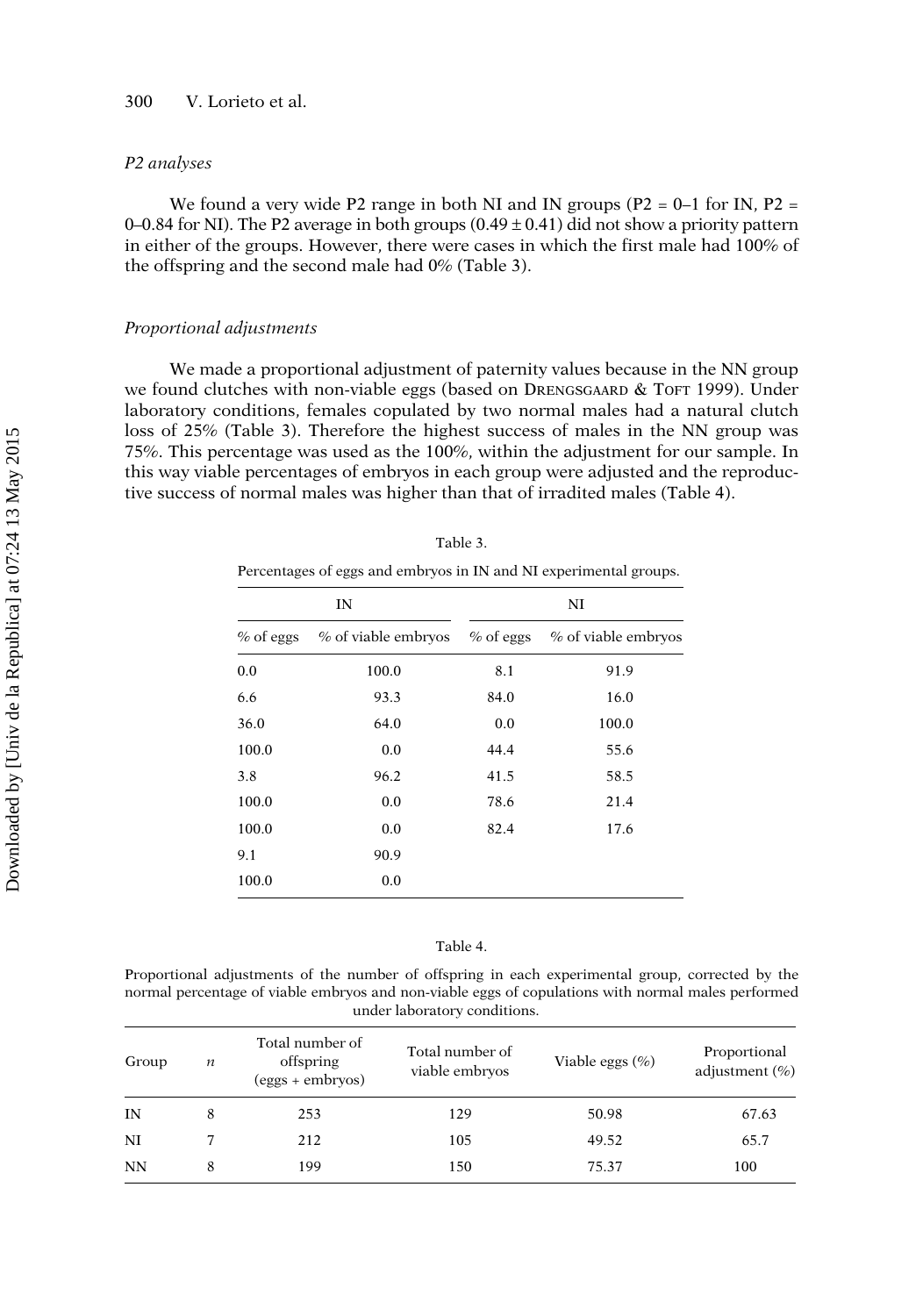### DISCUSSION

We did not found a sperm priority pattern in *Anelosimus* cf. *studiosus* that favoured the first or the second male to achieve copulation. The results disagree with the hypothesis of sperm priority for the first male, despite the observations of males guarding sub-adult females and performing ritualised fights to be the first to achieve copulation (ALBO et al. 2007). On the other hand, these results agree with the observations of satellite males waiting to copulate with recently mated females (ALBO et al. 2007). According to AUSTAD's hypothesis (1984) first male sperm priority should be expected in this species, because *A.* cf. *studiosus* presents two separated ducts (one for insemination and another for fertilisation) coinciding with a "conduit" spermatheca (LEVI 1956).

However, possessing two independent ducts does not ensure that sperm precedence is for the first male (UHL 2000). *Nephila edulis* (Nephilidae) is an entelegyne spider that has the insemination duct located very close to the fertilisation duct (UHL & VOLLRATH 1998) and sperm priority corresponds to the last male that achieves copulation (SCHNEIDER et al. 2000). Considering several cases that do not agree with AUSTAD's hypothesis, UHL (2000) raises the use of the terms 'entelegyne' and 'haplogyne', regardless of taxonomic classification, because species classified as haplogynes can function as entelegynes and vice versa. Thus, even if *A.* cf. *studiosus* is taxonomically classified as entelegyne, it might behave as haplogyne if insemination and fertilisation ducts are juxtaposed. Further studies will focus on spermatheca morphology and location of insemination and fertilisation ducts.

On the other hand, the average percentage of P2 (50%) agrees with the hypothesis of shared paternity, based on the presence of satellite males waiting to copulate with recently mated females (ALBO et al. 2007; VIERA & ALBO 2008). This could be due to the mixture of sperm (BIRKHEAD & MØLLER 1998), favouring the existence of sperm competition (PARKER 1970) and/or cryptic female choice (THORNHILL 1983; EBERHARD 1985, 1996). The assumption that there is a mixture of sperm implies that all matings, regardless of their order, could be successful (WEST & TOFT 1999). Variation in sperm priority patterns could be a consequence of the variance of first and second copulation durations (DRENGSGAARD & TOFT 1999). However, in *A.* cf. *studiosus* we did not find differences between the duration of copulation in first and second male–female encounters.

The observed range of P2 (0–100%) shows that there is a high variability in the percentage of paternity assigned to each male. Even with or without sperm mixing, this variability could be driven by cryptic female choice, such as dumping sperm, failing to transport sperm to storage organs or fertilisation sites, collaborating with the male to make genital plugs, or remating with another male (EBERHARD 1985, summarised in EBERHARD 1996). WEST & TOFT (1999) suggested for *Tetragnatha extensa* that sperm priority patterns favouring the second male can be explained by assuming variability in the way that females store and pack the sperm from different males. Moreover, SNOW & ANDRADE (2005) determined that the reproductive success of *Latrodectus hasselti* (Theridiidae) males is significantly influenced by how the sperm is stored in females' spermathecae. These authors noted that sperm priority for the first male was the predominant pattern when two males inseminated the same side of the spermathecae, while there was a shared paternity pattern when both spermathecae were inseminated (SNOW & ANDRADE 2005). In *Leucauge mariana* (Tetragnathidae) and *Pholcus phalangioides* (Pholcidae) female glandular secretions seem to shoot the sperm by a chemical activation process (UHL 1994; EBERHARD & HUBER 1998), therefore females would be able to control the success of males' fertilisation by activating the stored sperm selectively (EBERHARD 1996).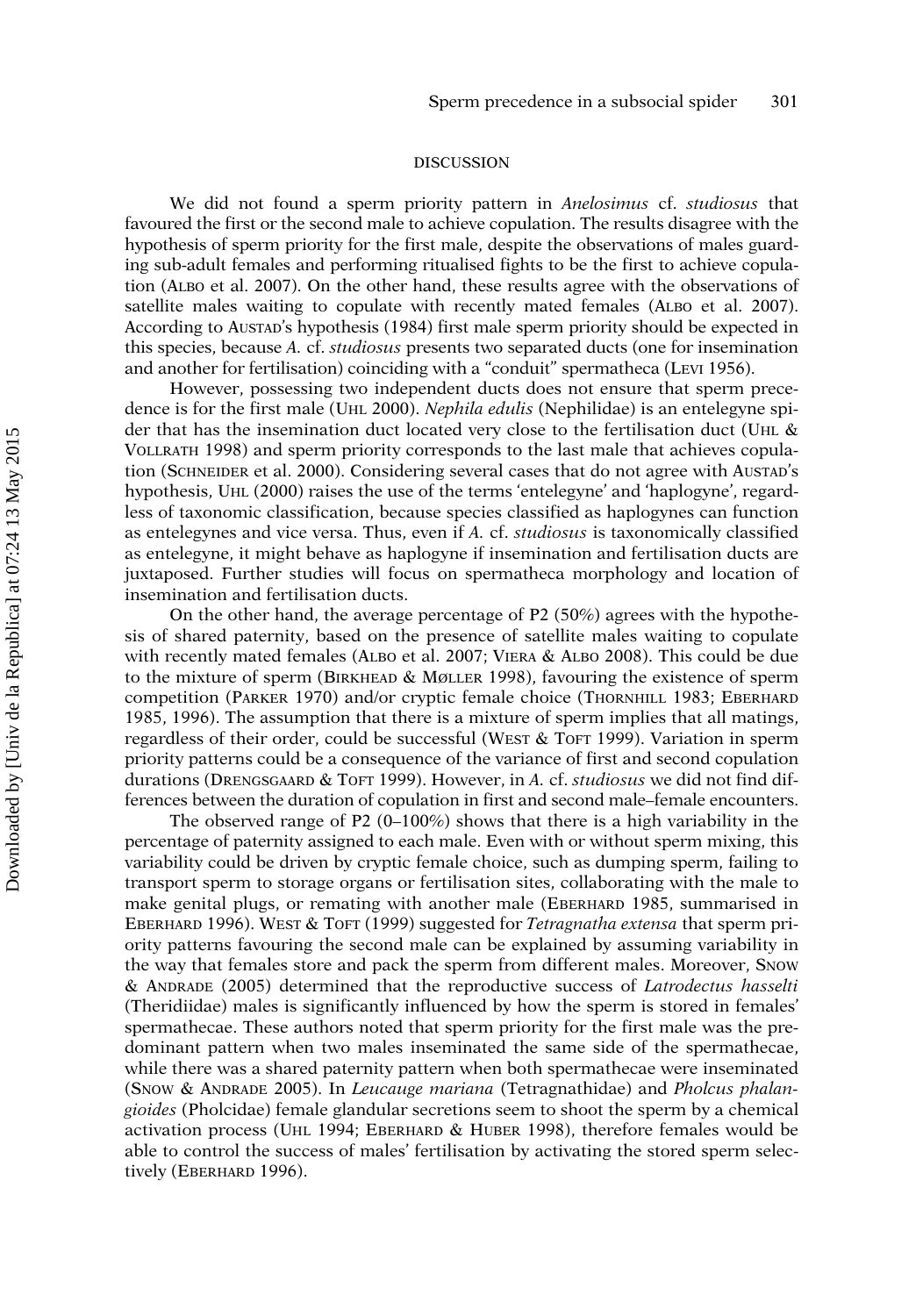On the other hand, the occurrence of cryptic female choice does not exclude the co-occurrence of sperm competition. In some spiders, copulation duration is directly related to paternity success (ELGAR 1998; SCHNEIDER et al. 2006). In these cases, polyandrous females can exert choice of future paternity of their offspring by controlling copulation duration and regulating the amount of sperm transferred to the spermathecae (ELGAR 1998). However, we did not find variations in copulation durations in *A*. cf. *studiosus*, so this parameter would not affect males' success. However, we did not compare copulation characteristics, such as number of insertions per copulation, body vibrations, or palpal drumming. In *Latrodectus hasselti* ANDRADE (1996) found a very wide range of P2. For this species most of the variation was explained by the second male copulation duration, relative to the first male copulation duration. The paternity of the second male was correlated positively with copulation duration and negatively with copulation duration of the first male (ANDRADE 1996). Nevertheless, our results showed that copulation duration in *A*. cf. *studiosus* was not related to paternity (offspring number) in irradiated males or in normal males. Moreover, copulation duration of the second male was not correlated with copulation duration of the first male, in any of the groups.

The absence of differences in courtship durations, duration of first insertions, total copulation duration, and the total number of eggs laid per egg sac among the three groups suggests that radiation doses were appropriate and did not affect males' behaviour or the competitiveness of irradiated sperm. However, with proportional adjustment we found that sperm from irradiated males fertilised less than the sperm of normal males. Nevertheless, these results do not alter the fact that there is no sperm priority for the first or the second male.

The present results are a first approach to assessing paternity in *A.* cf. *studiosus*, but further analyses are necessary. It would be interesting study other aspects of benefits to the satellite males in addition to the percentage of paternity finding here. We did not consider in this study other benefits for the males of remaining at the nest instead of seeking out other mating opportunities, such as avoiding or diminishing predation risks, energetic costs, or the probability of finding virgin or copulated receptive females; in further studies we will try to study these aspects. Behavioural, morphological and physiological studies are necessary too to improve our knowledge of the sexual selection mechanisms, such as sperm competition, cryptic female choice or both, operating in this subsocial spider species.

#### ACKNOWLEDGEMENTS

We thank Fernando G. Costa for his contributions in the experimental trial design, and Anita Aisenberg for her contributions and her help with the revision of this work and improving the English. We also thank two anonymous reviewers. We are also grateful to Alicia Simón for her help in the trials and Pablo Cabral for facilitating the use of the cobalt *g*-emitter.

#### **REFERENCES**

ALBO M., VIERA C. & COSTA F.G. 2007. Pseudocopulation and male–male conflict elicited by subadult female of the subsocial spider *Anelosimus* cf. *studiosus* (Theridiidae). *Behaviour* 144: 1217–1234.

ANDERSSON M. 1994. Sexual selection. *Princeton*, *NJ*: *Princeton University Press*.

ANDRADE M.C.B. 1996. Sexual selection for male sacrifice in the Australian Redback spider. *Science* 271: 70–72.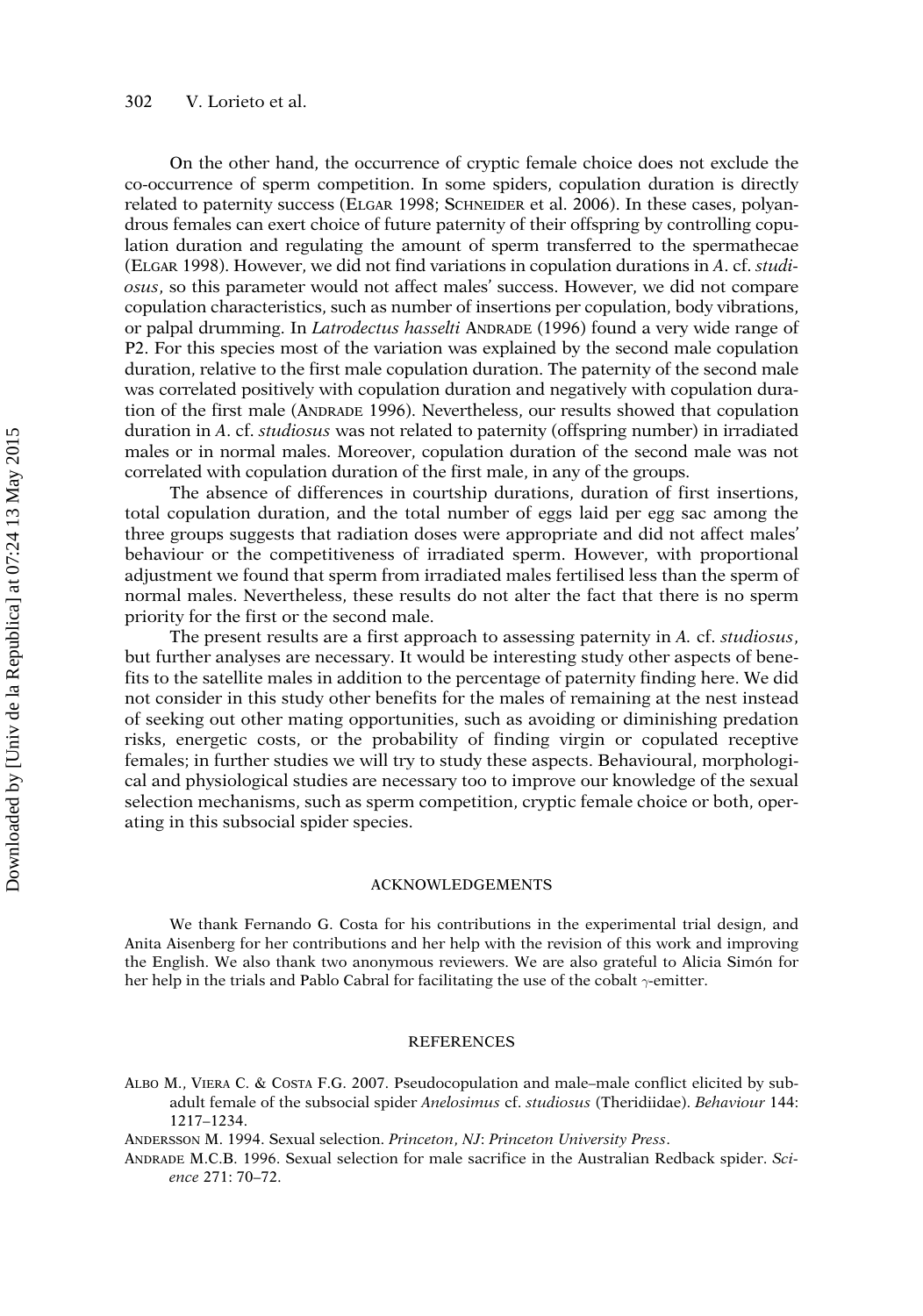- AUSTAD S.N. 1982. First male sperm priority in the bowl and doily spider *Frontinella pyramitela* (Walckenaer). *Evolution* 36: 777–785.
- AUSTAD S.N. 1983. A game-theoretical interpretation of male combat in the bowl and doily spider *Frontinella pyramitela*. *Animal Behaviour* 31: 59–73.
- AUSTAD S.N. 1984. Evolution of sperm priority patterns in spiders, pp. 223–249. In: Smith R.L., Ed. Sperm competition and evolution of animal mating systems. *New York*: *Academic Press*.
- AVILÉS L. 1997. Causes and consequences of cooperation and permanent sociality in spiders, pp. 476–498. In: Choe J. & Crespi B., Eds. The evolution of social behavior in insects and arachnids. *Cambridge*: *Cambridge University Press*.
- BIRKHEAD T.R. & MØLLER A.P. 1998. Sperm competition and sexual selection. *San Diego*, *CA*: *Academic Press*.
- BOORMAN E. & PARKER G.A. 1976. Sperm (ejaculate) competition in *Drosophila melanogaster* and the reproductive value of female to male in relation to female age and mating status. *Ecological Entomology* 1: 145–155.
- COHN J., BALDING F.V. & CHRISTENSON T.E. 1988. In defense of *Nephila clavipes*: postmate guarding by the male Golden Orb-Weaving spider. *Journal of Comparative Psychology* 102 (4): 319–325.
- DARWIN C. 1871. The descent of man and selection in relation to sex. *London*: *Murray* (El origen del hombre. *Buenos Aires: Albatros*, 1973).
- DRENGSGAARD I.L. & TOFT S. 1999. Sperm competition in nuptial feeding spider, *Pisaura mirabilis. Behaviour* 136: 877–897.
- DODSON G.N. & BECK M.W. 1993. Pre-copulatory guarding of penultimate females by male crab spiders, *Misumenoides formosipes*. *Animal Behaviour* 46: 951–959.
- EBERHARD W.G. 1985. Sexual selection and animal genitalia. *Cambridge*, *MA*: *Harvard University Press*.
- EBERHARD W.G. 1996. Female control: sexual selection by cryptic female choice. *Princeton*: *Princeton University Press*.
- EBERHARD W.G. 2004. Why study spider sex: special traits of spiders facilitate studies of sperm competition and cryptic female choice. *The Journal of Arachnology* 32: 545–556.
- EBERHARD W.G., GUZMAN-GÓMEZ S. & CATLEY K.M. 1993. Correlation between spermathecal morphology and mating system in spiders. *Biological Journal of the Linnean Society* 50: 197–209.
- EBERHARD W.G. & HUBER B.A. 1998. Courship, copulation, and sperm transfer in *Leucauge mariana* (Araneae, Tetragnathidae) with implications for higher classification. *The Journal of Arachnology* 26: 342–368.
- ELGAR M.A. 1998. Sperm competition and sexual selection in spiders and others arachnids, pp. 308–339. In: Birkhead T.R. & Møller A.P., Eds. Sperm competition and sexual selection. *New York*: *Academic Press*.
- ELGAR M.A. & BATHGATE R. 1996. Female receptivity and male-guarding in the jewel spider *Gasteracantha minax* Thorell (Araneidae). *Journal of Insect Behavior* 9: 729–738.
- FAHEY B.F. & ELGAR M.A. 1997. Sexual cannibalism, competition, and size dimorphism in the orb-weaving spider *Nephila plumipes* Latreille (Araneae: Araneoidea). *Behavioral Ecology* 7: 195–198.
- FOELIX R.F. 1996. Biology of spiders, 2nd ed. *Oxford*: *Oxford University Press*.
- FROMHAGE L. & SCHNEIDER J.M. 2005. Safer sex with feeding females: sexual conflict in a cannibalistic spider. *Behavioral Ecology* 16 (2): 377–382.
- HAMMER O., HARPER D.A.T. & RYAN P.D. 2001. PAST: Paleontological statistics software package for education and data analysis. *Palaeontologia Electronica* 4 (1): 9 pp. ([http://pa](http://palaeo-electronica.org/2001_1/past/issue1_01.htm)laeo[electronica.org/2001\\_1/past/issue1\\_01.htm\).](http://palaeo-electronica.org/2001_1/past/issue1_01.htm)
- JACKSON R. 1986. Cohabitation of male and juvenile female: a prevalent mating tactic of spiders. *Journal of Natural History* 20: 1193–1210.
- LEVI H.W. 1956. The spider genera *Neottiura* and *Anelosimus* in America (Araneae: Theridiidae). *Transactions of the American Microscopical Society* 75 (4): 407–422.
- NIELSEN N. & TOFT S. 1990. Alternative male mating strategies in *Linyphia triangularis* (Araneae, Linyphiidae). *Proceedings of Zoology and Phenology* 190: 293–297.
- PARKER G.A. 1970. Sperm competition and its evolutionary consequences in insects. *Biological Reviews* 45: 525–567.